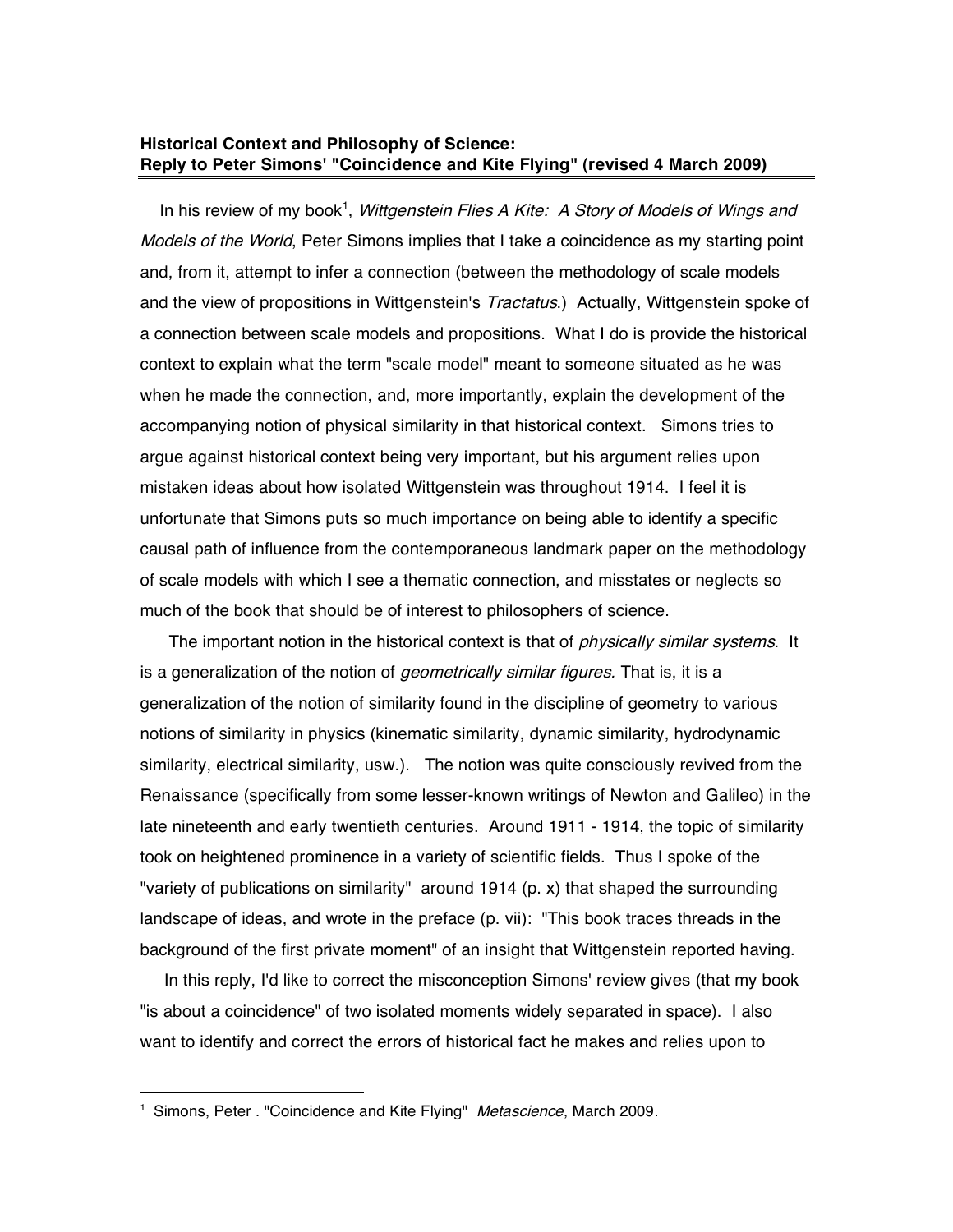argue against the significance of the historical context. Finally, I point out a few things in my book that he omits to mention that tell against some of the other things he says in his review of my book.

Let's get the historical facts straight first. Simons' review is not correct about where Wittgenstein was when. My approach appealed more to what was available in the scientific milieu than to any specific interaction (p. 205), but since Simons relies on where he (mistakenly) thinks Wittgenstein was at various times in 1914 in order to discredit my suggestion that Wittgenstein could have been cognizant of discussions in Vienna about what was going on in science at the time, these errors of factual detail matter to defending my more general claims. Simons states: "Ludwig Wittgenstein, thinking hard in his Norwegian fastness about how propositions represent the world and how logic works, recalled reading about the use of a small model of streets and cars used in a Paris court to represent a traffic accident, and hit upon the idea of a proposition." Now, Simons is just plain wrong about Wittgenstein being in Norway when this happened; as noted on page ix of my book, and per the oft-quoted excerpt from von Wright's widely available memoir:

"There is a story of how the idea of language as a picture of reality occurred to Wittgenstein. [There exist several somewhat different versions of it.] It was in the autumn of 1914, on the eastern front. Wittgenstein was reading in a magazine about a lawsuit concerning an automobile accident. "<sup>2</sup>

Every scholarly biographical work I know of places the event after Wittgenstein entered the military, in the Fall of 1914; I don't think there is any dispute about this. Simons goes on to say, mistakenly, that in 1914 "Wittgenstein had long given up aviation in favour of logic and was geographically and culturally isolated in Norway (the outbreak of the war took him by surprise.)" First, the issue is not whether he had given up aviation, as we are talking about physics here, and one of the premier physics journals at that; Wittgenstein later mentions the very physics journal (*The Physical Review*) that later published the full-length version of the paper Simons is referring to, in a letter to his

<sup>&</sup>lt;sup>2</sup> Von Wright, G. H. (n.d.) Wittgenstein. Minneapolis: University of Minnesota Press. p. 21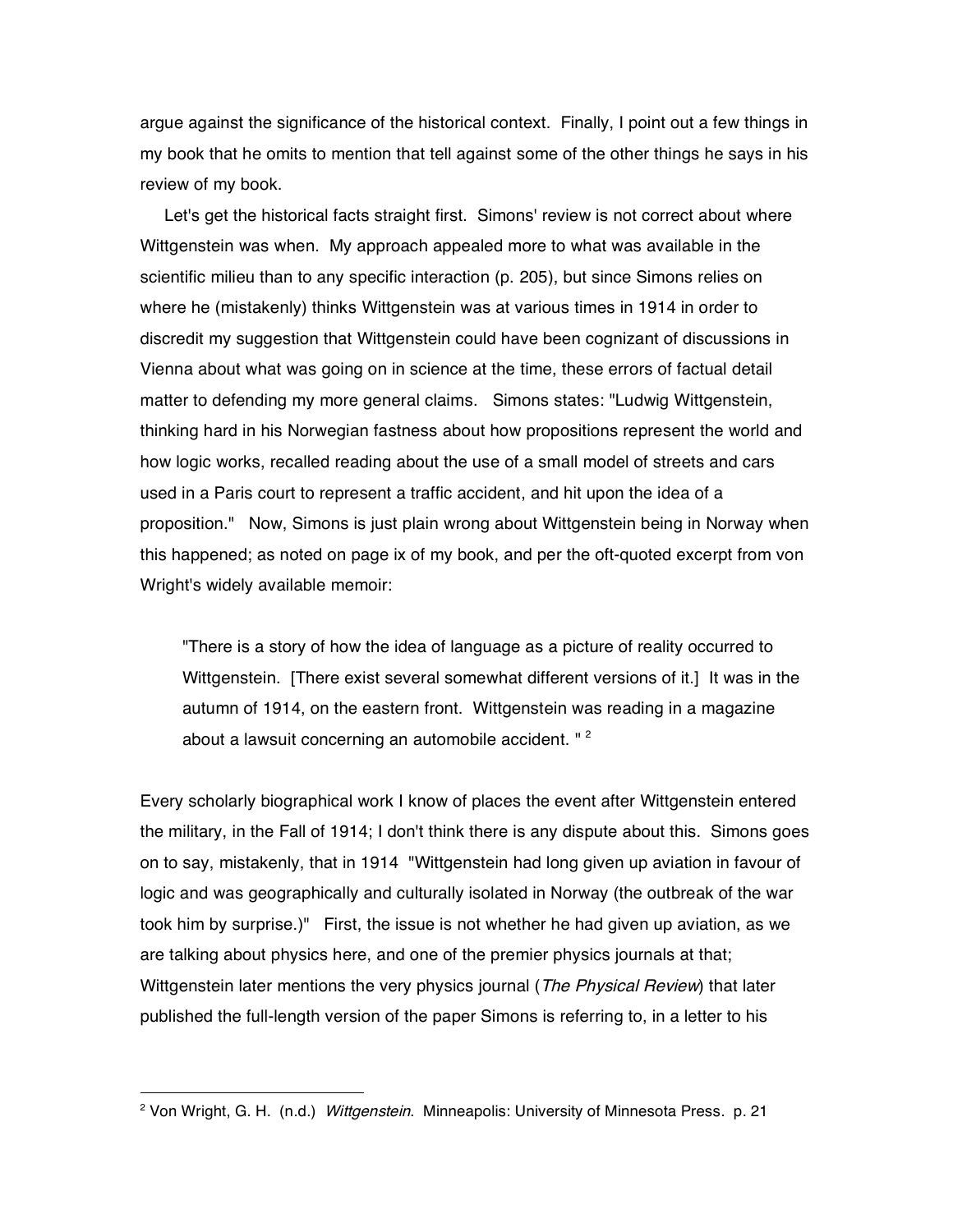student W. H. Watson.<sup>3</sup> Second, Simons is mistaken here, too, on the facts of Wittgenstein's whereabouts. Actually, Wittgenstein was not isolated in Norway up until the war began: he spent July 1914 in Vienna, and did not enter military service until early August. I state this in the book (e.g., p. 204), it is reflected in many biographies, and it is definitively established by a letter he wrote from Vienna on July 3rd, 1914.<sup>4</sup> I might add that, as mentioned in my book, July 1914 was the month that the National Academy of the Sciences issued the brief communication "On Physically Similar Systems" by Edgar Buckingham, a sort of synopsis of the main theoretical points in his forthcoming paper of the same name.

There was one other break in Wittgenstein's seclusion in Norway, and I mention it in the book as well -- Christmas of 1913, which he spent in Vienna at the wishes of his mother. Again, that he was in Vienna then is definitively indicated by a letter he wrote to Russell from Vienna dated Christmas 1913.<sup>5</sup> And here I might add that it just so happens that December 1913 was when Heike Kammerlingh Onnes gave his Nobel acceptance lecture on the use of mechanical similarity in conjunction with the kinetic theory of gases. I discuss the significance of Onnes' lecture, with its discussion of the theory of corresponding states, in Chapters 6 and 7 of the book.

Thus, Simons claims about how isolated Wittgenstein was in 1914 are mistaken. Now, about the significance of the year 1914, the year in which Wittgenstein said he had his insight. The year 1914 was a decisive one in the history of similarity, in which the insights that Galileo and Newton had about how to generalize the notion of similarity from geometry to mechanics was finally made fully general, and given a formal basis. The year began with a landmark paper by Stanton and Pannell in 1914 synthesizing the theoretical work in physics and the experimental work done at Britain's National Physical Laboratory on "similarity of motions." The formal basis for the method of physical similarity, especially dynamic similarity, was presented mid-year by Edgar Buckingham, a philosophically minded physicist drafted to serve on the US Advisory Committee on Aeronautics, but he laid no claim to developing it, only to articulating it clearly and laying

<sup>&</sup>lt;sup>3</sup> Wittgenstein in Cambridge: Letters and Documents 1911 - 1951. Edited by Brian McGuinness. Oxford, UK: Blackwell Publishing. Revised edition, 2008. Letter number 163 from Wittgenstein to W. H. Watson.

<sup>&</sup>lt;sup>4</sup> Ibid. Letter number 43 from Wittgenstein to G. E. Moore is dated July 3rd, 1914, and written from the family home on what was then the outskirts of Vienna.

<sup>5</sup> Ibid., Letter number 33.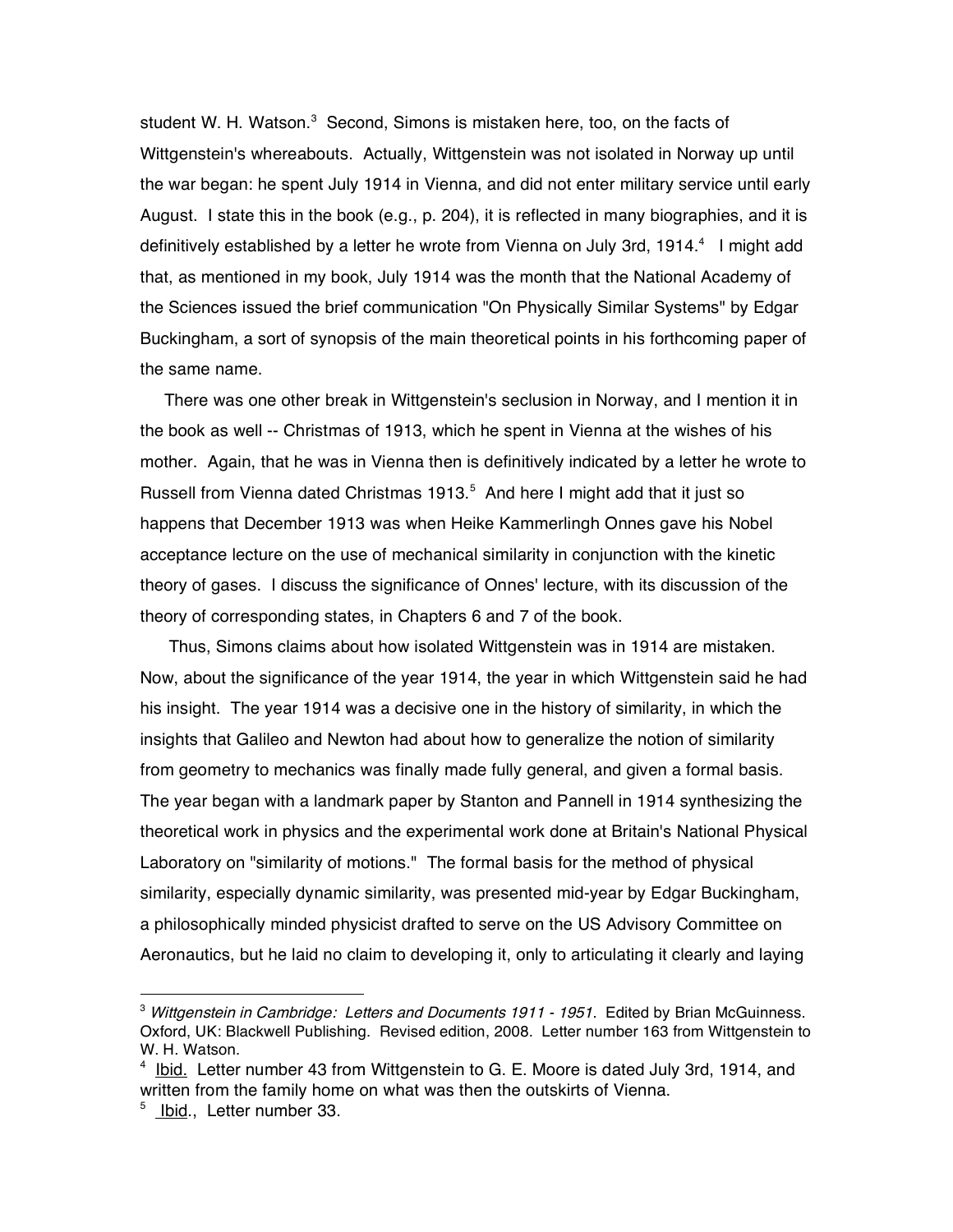out its foundations. He did so because the state of flight research at the time lacked such a reference articulating the theoretical foundations of the method in use. As I explain in my book, there was a gradual progression from specific notions of similarity to more general accounts of similar motions in hydrodynamics, to the more mathematical, and finally, logical accounts of it in the early twentieth century. Galileo had referred to geometry when he spoke of the book of nature being written in the language of mathematics; Buckingham's more general account of similarity and invariants gives this place to any symbolic system having certain features and expressive capabilities, and formalizes similarity in such a way that the important consequences about similarity follow from a principle of logic. Of course his account of the foundations bore some marks of his own academic training in Europe under Ostwald, and reflected his philosophical inclinations.

However, I do not, as Simons implies I do, point to a single person and a single theorem in isolation from the intellectual currents of the time. What I give is an account of some currents in the intellectual and scientific milieu, one of which is the attention directed to the urgent problem of the credibility of the use of experimental models (people knew how to build and use experimental models; what they lacked was a account of the validity of what they were doing that would satisfy physicists and mathematicians.) The ideas about physical similarity found in those currents in 1914 are the culmination of centuries of work on similarity from Galileo onwards, including Newton, Helmholtz, Fourier, Froude, Reynolds, and Rayleigh, to mention only a few. I discuss a great number of discussions about this problem at the time by others (e.g., Stanton and Pannell's work, Gibson's text, James Thompson's anthology of papers on similarity published in 1913). I discuss other work related to similarity, too, besides the efforts to justify inferences from experimental models in wind tunnels.

That these ideas were circulating in those currents around 1914 is reflected in D'Arcy Thompson's work, which later led to his On Growth and Form, a book containing one full chapter devoted to dimensional analysis. Much of the literature he cites about scale in biology in that chapter is work that was done in the service of solving problems about flight. Among the many other things I discuss is the explicit mention in physics venues of Galileo's Two New Sciences. The work is known for its discussion of the problem of how one can make inferences about a large machine from the behavior of a small machine. There was a publishing project underway then to remedy the fact that no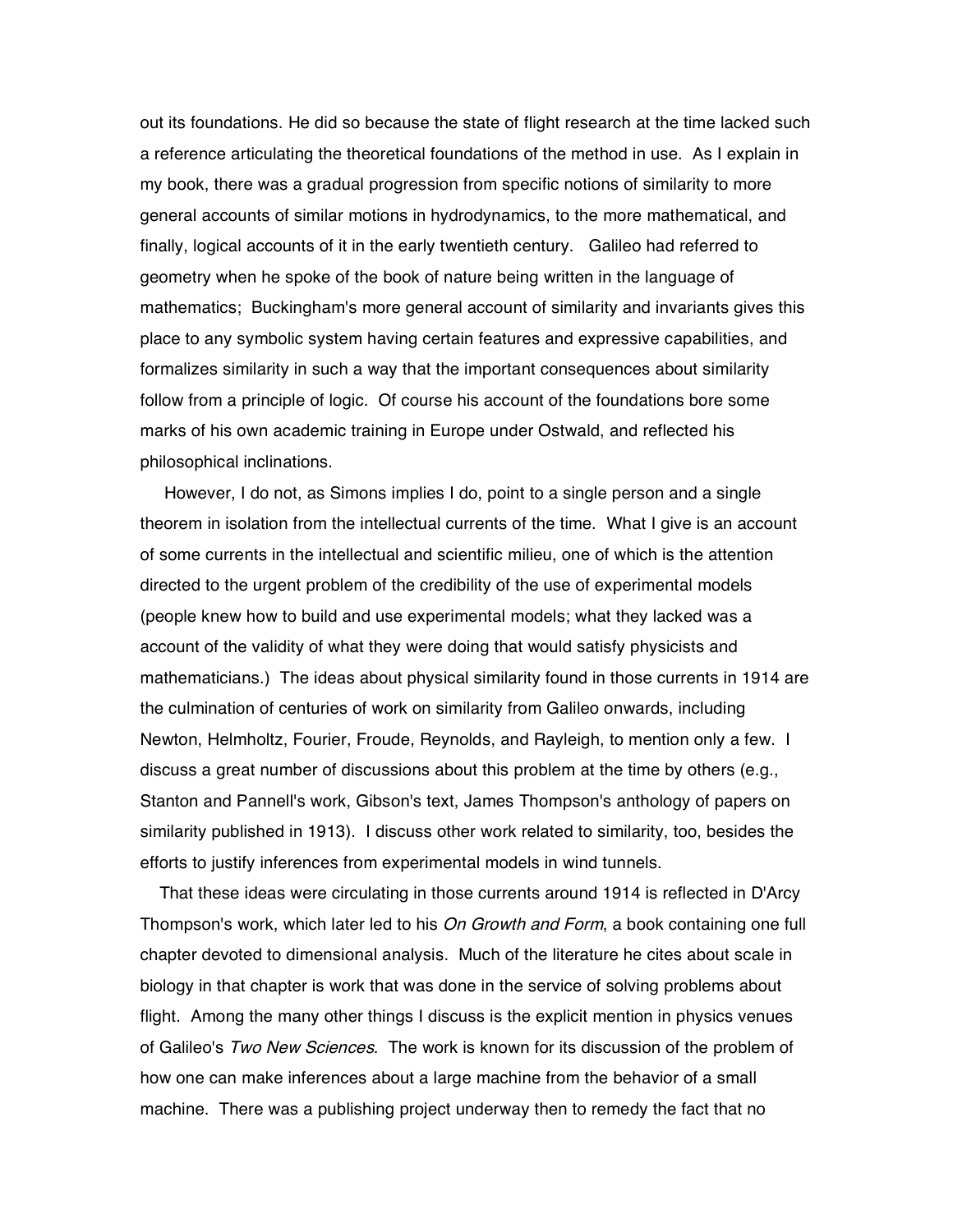translation of it was then readily available. I discuss Heike Kammerlingh Onnes' crediting of Isaac Newton for the inspiration to apply mechanical similarity to the molecular motion of gases. I presented these as part of the milieu in which Wittgenstein was thinking about logic, but it turned out a more concrete connection existed, too: it has recently been discovered that some of the books in Russell's library originally belonged to Wittgenstein. (Hide 2004) One of these was a copy of Galileo's Two New Sciences purchased before the new translation was available: at the time Wittgenstein purchased it, it was rare and very expensive and a somewhat unusual purchase; he owned no other works by Galileo. Another of the books belonging to Wittgenstein was the very work of Newton's in which he discusses his use of mechanical similarity. I discuss the significance of the finding of both these books in my book (p. 130 - 134), so I think it unfair of Simons to begin his review with the statement: "This book is about a coincidence", then mention only a single proof by Buckingham.

Simons also misleads by implying that I mention the paper by Buckingham mainly for a proof it contains. He misstates the significance of the paper by implying that it is just about a proof, then misstates the gist of the proof as one about reducing the number of variables in an equation of the sort used in physics. Buckingham's 1914 papers on physically similar systems are about how to establish that two physical systems are physically similar, which doesn't depend upon that proof. There are two kinds of equations under discussion: (i) physical equations, such as occur in science, and (ii) dimensional equations, which are of a different sort logically speaking. There are likewise two distinct points that Simons runs together: one is that a physical equation (the kind of equation used in physics) can be rewritten as an undetermined function of dimensionless parameters. The significance of this is that the system behavior is determined by a (nonunique) set of dimensionless parameters, even if the experimenter cannot predict or describe the system's behavior in terms of them. The other point is that the dimensional equations can be used to determine the minimum number of dimensionless parameters needed to characterize the behavior of a system, even in the absence of knowledge of the specific governing equation. The theorem is about determining that minimal number.

Simons takes the advance in Buckingham's "On Physically Similar Systems: Illustrations of the Use of Dimensional Equations" to be just about the theorem. Perhaps it is no wonder, then, that Simons doesn't think there is much of logical significance here.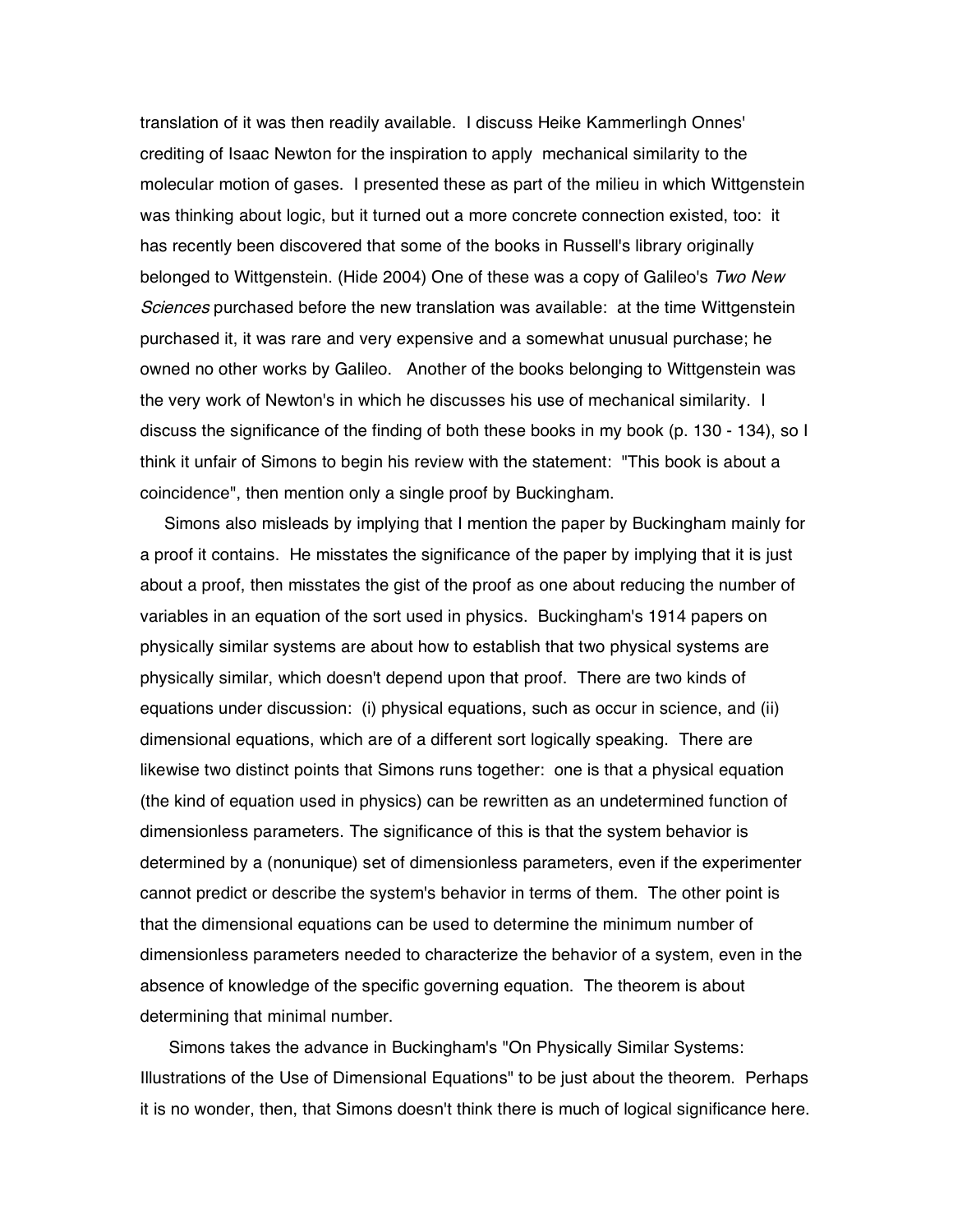It seems to me that Simons, who does not mention the difference between physical equations, dimensional equations, and undetermined relations between dimensionless parameters, misses something important in not even mentioning the emphasis I put on the role of dimensionless parameters, too -- these are not by any means special to Buckingham's paper, but run throughout works in the history of similarity. It is equality of dimensionless parameters that establishes similarity of physical systems. This is a very central point about similarity. Here I see an analogy with the role of facts on the account in the Tractatus. To avoid reproducing the bulk of the last chapters of the book here, I simply refer the reader to the book.

To Simons' complaint that the analogy I draw looks only superficial so far as he can tell, I can only say that one can lead a person to a pattern, but cannot make him or her see what one sees in it. I would also emphasize that although I cite a specific paper, the concepts and framework I cite are not one person's view: what I cite is the method of physical similarity, the notion of physically similar systems. The framework I cite in drawing the analogy is as basic to the method of physical similarity as the basics of differentiation and integration are to calculus or the methods of algebra are to algebra. That Simons centers his review on the question of a causal path from Buckingham to Wittgenstein indicates that I may not have made this as clear as I should have. So the claim I am making in drawing the analogy is mainly that the view in the Tractatus mirrors the methodology of physical similarity, which is the methodology implemented in using scale models. I can only suggest studying the analogy I have laid out, while well aware of the tedium this involves until the analogy is grasped.

Here it seems to me that the aforementioned failure to distinguish between physical equations and dimensional equations is an obstacle for Simons. He writes: "the kind of independence that Wittgenstein envisaged holding between propositions was wholly different from the independence of variables in a physical equation. One is logical, the other functional, independence." Actually, on page 239 of the book I point out that independence of dimensionless parameters is established as a matter of logic. This is in part why Buckingham said that so much that had earlier been thought to be an empirical matter actually followed from a principle of logic. I wouldn't blame Simons for an initial disbelief of my claims here; that would only be natural to anyone who understands something of the significance of what I claim in drawing the analogy. The first reaction of anyone who really understands what is being claimed or revealed by Buckingham's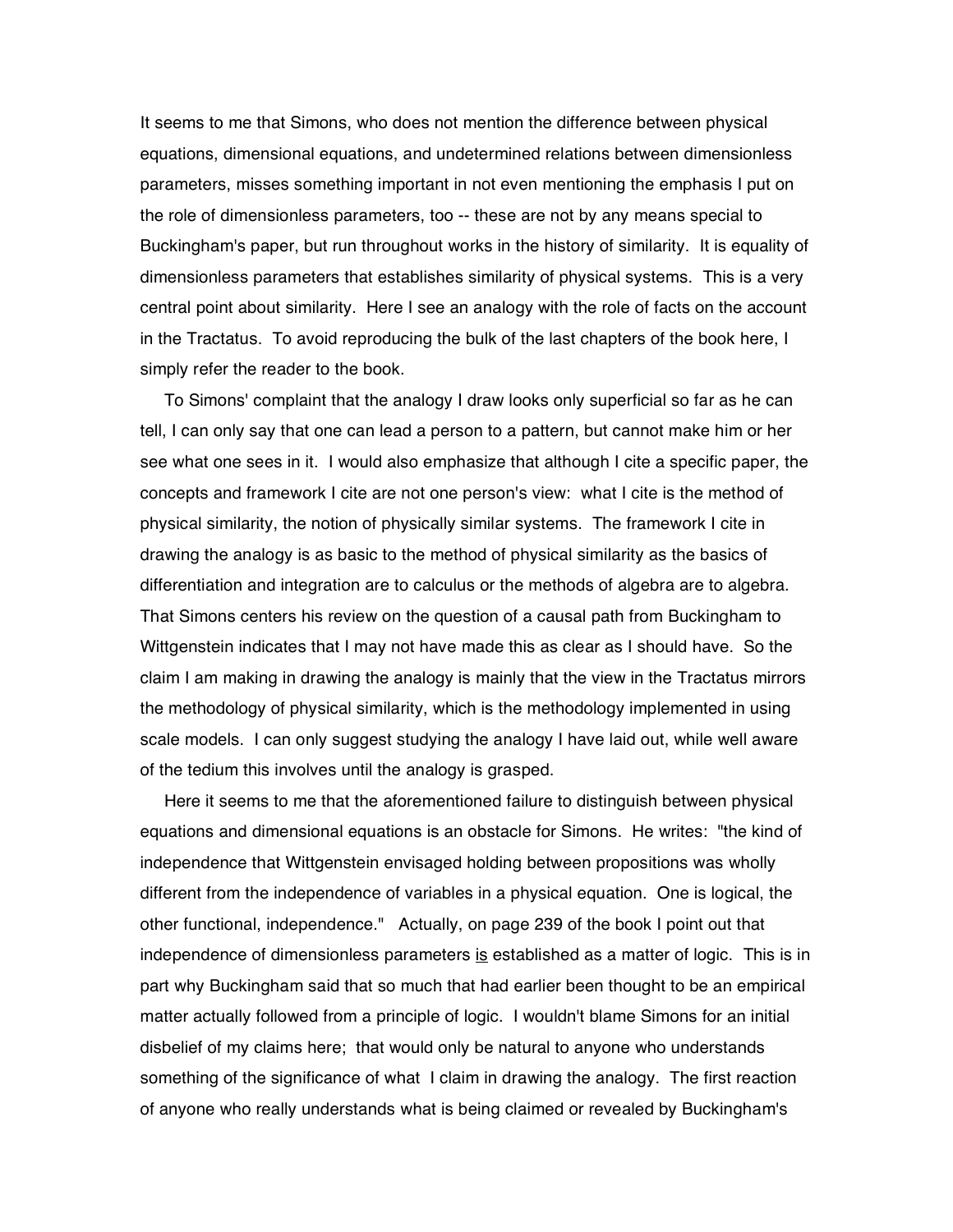formulation is disbelief that certain things could possibly be a matter of logic alone. As someone has put it, at first dimensional analysis seems like magic. In more recent work, I have delved more deeply into where this information comes from; it has to do with the empirical content already built into the relationship between systems of units suitable for use in a physical science and systems of scientific laws. (Sterrett 2006, Sterrett 2009) As for Simons' complaint that Wittgenstein's recursive application of a general truth-functional operator is very different from equations involving "products of powers of quantities", as he puts it, Simons neglects to mention what I do say about operations: that dimensions on Buckingham's account are regarded as the results of operations and that the exponent indicates that the operation has been recursively applied. (p. 191 - 192) In fact, I point out that what numbers turn out to be are exponents of operations, on both the exposition Buckingham gives of dimensional equations, and on the account Wittgenstein gives in the Tractatus. Here again I refer the reader to my book (p. 192) , to avoid reproducing lengthy portions of it here. I thank Simons for paying so much attention to the details of the analogy presented in the book, though. These are crucial points to look at. I expect that a better understanding of the logic of dimensions and dimensional equations might clear up the points at issue and, hopefully, reward such headache-inducing efforts.

I have two other criticisms of Simons' review that are matters of omission. The first Is that he neglects to mention that all of Wittgenstein's journals, notes, and papers prior to 1914 were destroyed (at his request). Thus, as I mention in the book at several places, one cannot take lack of evidence of this sort as evidence of lack of any particular interest on Wittgenstein's part. As for actual documents from this period of Wittgenstein's life, there is little more than the letters he wrote that others have kept. I did not think that I did anything to raise expectations that I would establish a specific causal connection, as Simons implies I do --- just the opposite: from the beginning, on pg. xx in the Preface, I clearly state that any direct evidence in the form of his journals, notes, or papers he read was unavailable. (The books previously owned by Wittgenstein that were recently found in Russell's library are from that period and, as mentioned above, bear out my suggestion of an interest in physical similarity.) Although I did describe an initial motivation of investigating a connection between Buckingham's paper and Wittgenstein, I thought that I made it clear that I soon realized that there was no other choice than to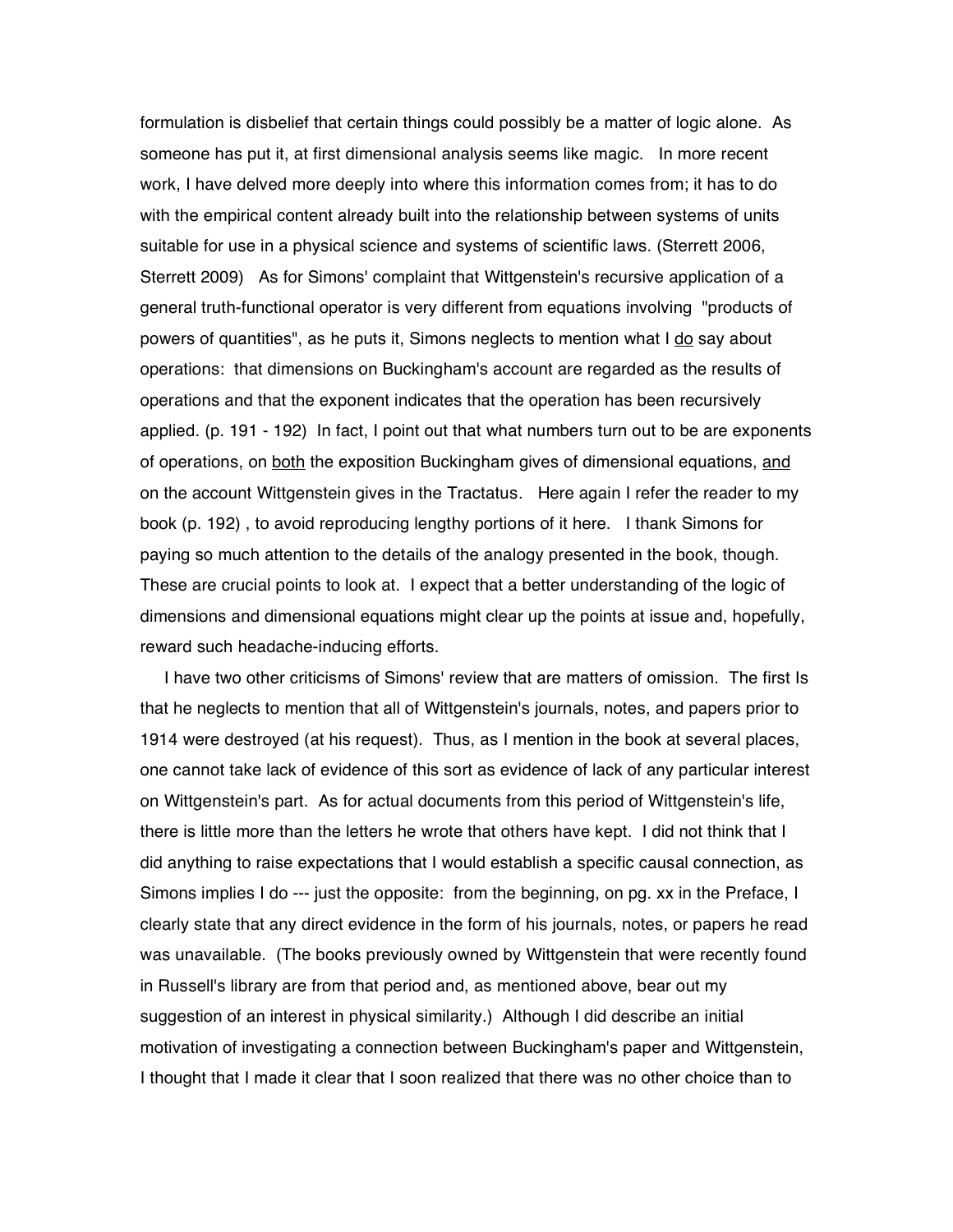proceed as I have done, by triangulation from other currents in his milieu and from what he wrote that was not destroyed (e.g., p. xx, p. 205).

My other complaint about omissions in Simons' review is that he neglects to mention the new critical-historical contributions in the book about Wittgenstein's childhood that I dug up: the discussion of phonautographs (sound records never meant to be played back, but only to be viewed) that were standard fare in children's science textbooks of the era, and the prominent role that the problem of scaling played in one of the most popular boys' novels of the time: H. G. Wells' *Robur the Conqueror*. The first is discussed at length in the first chapter and is the subject of a self-standing philosophical paper (Sterrett 2005a) in which I draw attention to his emphasis on gramophone discs, which are meant to be played back, over the phonautograph type of representation in the passage about gramophones in the Tractatus. The problems of flight explicitly discussed in the H. G. Wells' youth novel connect directly with a popular lecture on aeronautics that Boltzmann gave in Vienna practically around the corner from Wittgenstein's home when he was six years old. Why Simons does not even mention the elements in the childhood milieu that I include among the threads in the background of the moment of insight in 1914, but brings up jet engines (which are from a later era and are not mentioned in my book) is a little puzzling. The threads from the milieu in Wittgenstein's very early life that I lay out in the beginning of the book are picked up near the end of the book and woven into the account I give.

Simons uses the metaphor of kite-flying to have a little fun at my expense in the closing of his review. Replying with a like metaphor, I might say: History indicates one ought not be too hasty in saying whether something can fly or not -- especially on the basis of pure thought. I appreciate that Simons has at least tried to grasp the analogy the book presents, and have some sympathy with his frustration. It is not a simple analogy. Yet I hope that at least the general gist of the analogy can be comprehended without too much trouble. I wrote the book so that it might provide something of interest for anyone who reads it, not least of all philosophers of science.

## **References**

Buckingham, Edgar. "On Physically Similar Systems: Illustrations of the Use of Dimensional Equations" Physical Review 4: 345 - 376. 1914.